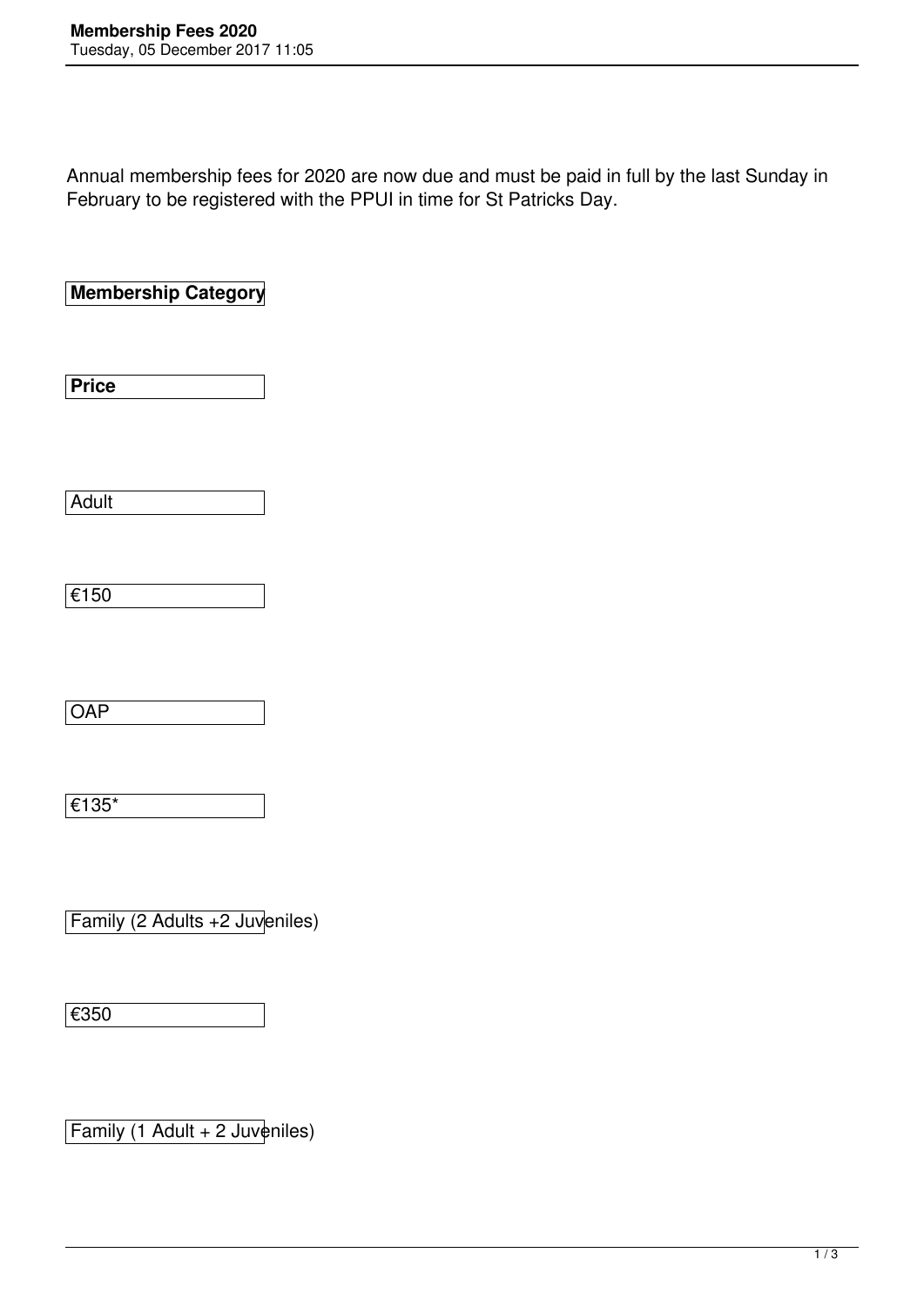## **Membership Fees 2020**

Tuesday, 05 December 2017 11:05

€215

Associate Member

€70\*\*

15-18 Year Old

€120

Juvenile (6-14 Year Old)

€45

*\*The Special O.A.P. subscription will not apply to new membership until they have three [3] years continuous membership.*

*\*\*An associate member must be registered with another PPUI club and are not eligible to enter club competitions. An associate member has no voting rights.*